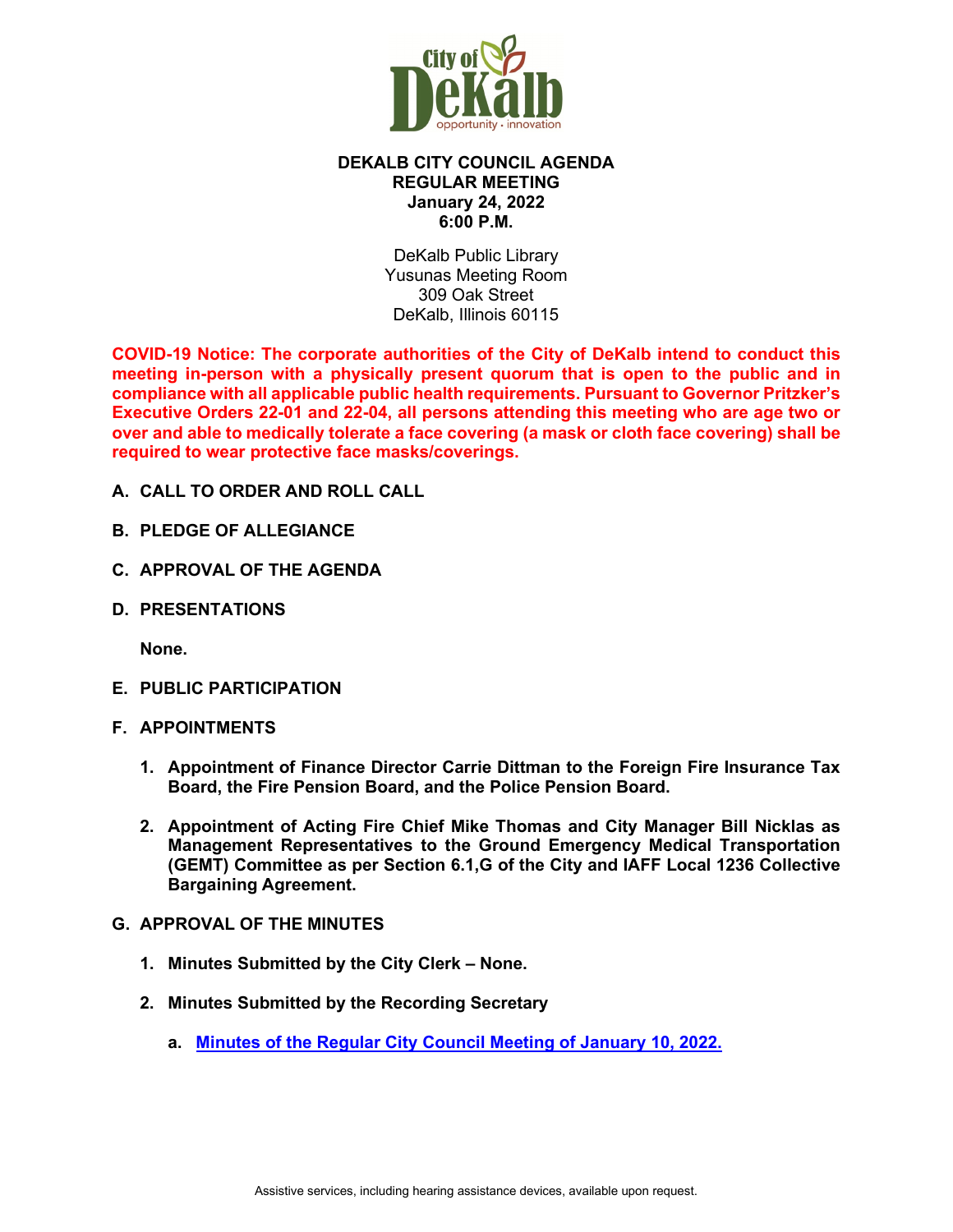## **H. CONSENT AGENDA**

- **1. [Accounts Payable and Payroll through January 24, 2022, in the Amount of](https://www.cityofdekalb.com/DocumentCenter/View/13489/3-APP-012422)  [\\$2,404,788.39.](https://www.cityofdekalb.com/DocumentCenter/View/13489/3-APP-012422)**
- **2. [Investment and Bank Balance Summary through November 2021.](https://www.cityofdekalb.com/DocumentCenter/View/13490/4-IBB-Nov-2021)**
- **3. [Year-to-Date Revenues and Expenditures through November](https://www.cityofdekalb.com/DocumentCenter/View/13491/5-YTD-Rev-Exp-2021) 2021.**
- **4. [Freedom of Information Action \(FOIA\) Report –](https://www.cityofdekalb.com/DocumentCenter/View/13492/6-FOIA-Rpt-Dec-2021) December 2021.**
- **5. FY2021 Human Services Funding Report – Fourth Quarter.** Each agency approved for Human Services Funding is required to submit a quarterly report prior to disbursement of the City's quarterly support payment. Quarterly Reports are due on the  $10<sup>th</sup>$  of the month following the end of each quarter. The required report must include a brief description of activities undertaken with City funds, the number of DeKalb residents served, the total number of clients served, and other agency revenues received.

For the Fourth Quarter, FY2021, the majority of grantees submitted their reports on time. Two agencies had already completed their projects for the year (Nguzo Saba Men's Club Summer Basketball Program and Kishwaukee YMCA Camp Power) and had no new service data to report. Three grantees did not submit their information by the deadline. A reminder was sent to all agencies on the due date requesting the timely submission of the required reports.

The attached report prepared by Community Services Coordinator Joanne Rouse provides an overview of how funds provided by the City support each agency. It includes the total number of residents served in FY 2021 and a cost of service per person per agency. There is also a cost of service per resident that is averaged across all grants.

For FY 2021, the City's \$150,000 investment provided services to a duplicated count of 28,702 residents. It is important to note that residents can be counted each time they come to an agency for services and a single resident can access services at several different agencies per quarter. For example, an elderly resident could receive services from Elder Care Services (money management), DeKalb County Community Gardens (food), Family Service Agency (Club 55 activities) and the Voluntary Action Center (transportation) one or more times during the same quarter. It is also notable that the total number of residents served this year is substantially less than in prior years. Because of the pandemic, many residents continued to be hesitant to participate in some services and several agencies were closed for in-person activities for most of 2021. People were also tired of remote services (Zoom fatigue) and dropped out. It will be interesting to monitor numbers moving forward into 2022 as the pandemic continues.

The average annual cost of all services provided in 2021 was \$5.23 per person. The City's investment in Human Services supports many residents in need and contributes to an enhanced quality of life for those who require the funded assistance. *[\(click here for additional](https://www.cityofdekalb.com/DocumentCenter/View/13493/7-HSF-Rpt-FY21-4th-Qtr)  [information\)](https://www.cityofdekalb.com/DocumentCenter/View/13493/7-HSF-Rpt-FY21-4th-Qtr)*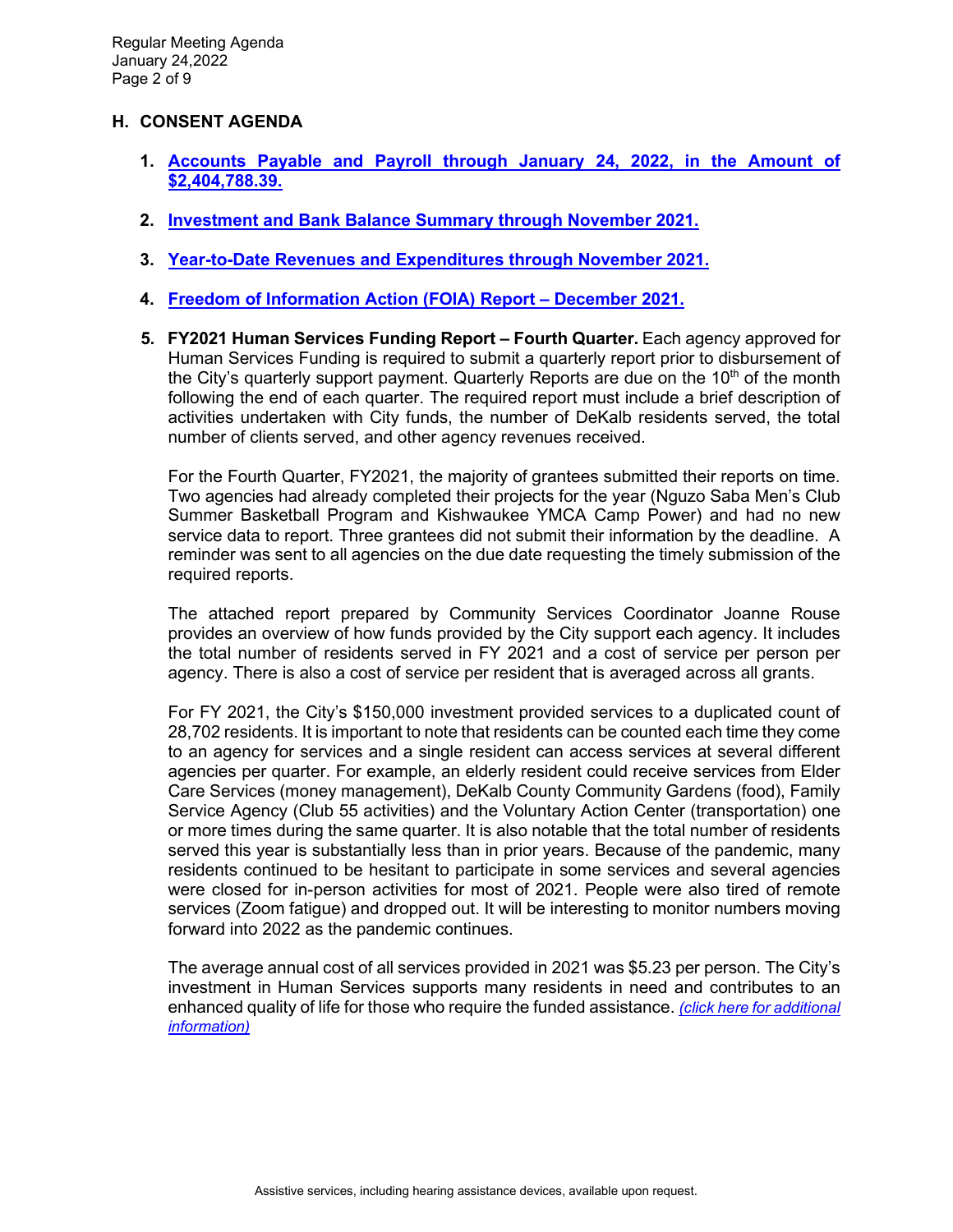#### **I. PUBLIC HEARINGS**

#### **1. Public Hearing Regarding the Proposed Annexation of a .68 Acre Property Located Along the North Side of Barber Greene Road, Approximately 180 Feet West of County Farm Road, Commonly Known as 2616 Barber Greene Road (Arista Residences).**

City Manager's Summary: This public hearing regards a petition by American National Bank Trust #2179 as owner, Herb and Linda Buhr as Trustee, and Pappas Development represented by Foti Pappas as petitioner, requesting the annexation of a .68-acre property located along the north side of Barber Greene Road, approximately 180 feet west of County Farm Road.

The 1.8-acre site that once contained the former Buhr's Landscaping and Lawn Care business consists of several parcels. The western parcel is .68 acres and is currently within unincorporated DeKalb County. The applicant has submitted a petition to annex the property. According to the City's Unified Development Ordinance ("UDO"), property annexed to the City is automatically zoned "SFR1" Single-Family Residential upon annexation, so the applicant has requested a rezoning of the .68 acres from the "SFR1" District to "PD-R", Planned Development-Residential District. The eastern 1.1 acres is zoned "GC" General Commercial District and the petitioner requests a rezoning of that parcel to a "PD-R" classification to unify the site under a common zoning.

The present owners of the property, Herb and Linda Buhr, note the site has been for sale for 18 years and the business has been closed for about two years.

The proposed Arista Residences will include 61 one-bedroom, fully-furnished apartment units with 12+ month leases. The units will comprise about 700 sq. ft. and the estimated monthly rent will be \$1,350. Amenities will include a hotel-style lobby, hospitality room, business center, full gym and EV charging stations. There will be no commercial uses in the building.

Three points of access are proposed to the subject site. A right-in/right-out access is proposed along Barber Greene Road, which is under the jurisdiction of the DeKalb County Highway Department. The County has preliminarily approved the access. A full access is planned off County Farm Road, which is a City street. A third access point is proposed at an existing access road along the north side of the property. The private east-west drive is owned by the Northland Plaza Shopping Center, but the owner of the subject property has had the right to access the drive according to a license dating to 2004.

Adequate public services will be provided to the subject property. A detention basin is proposed at the north end of the site. An existing 16" sanitary sewer running through the property will be relocated to the perimeter of the site and will connect sewer service to the building. A sidewalk will be constructed along Barber Greene Road to connect to existing walkways to the west and east. Landscaping is to be provided around the perimeter of the site and in parking lot islands, per the UDO requirements.

The parking formula for 1-bedroom apartments is 1.5 spaces for every unit. The 61 apartment units will result in 92 required parking spaces. The plan shows 56 covered parking spaces and 36 uncovered spaces for a total of 92. The covered spaces are at the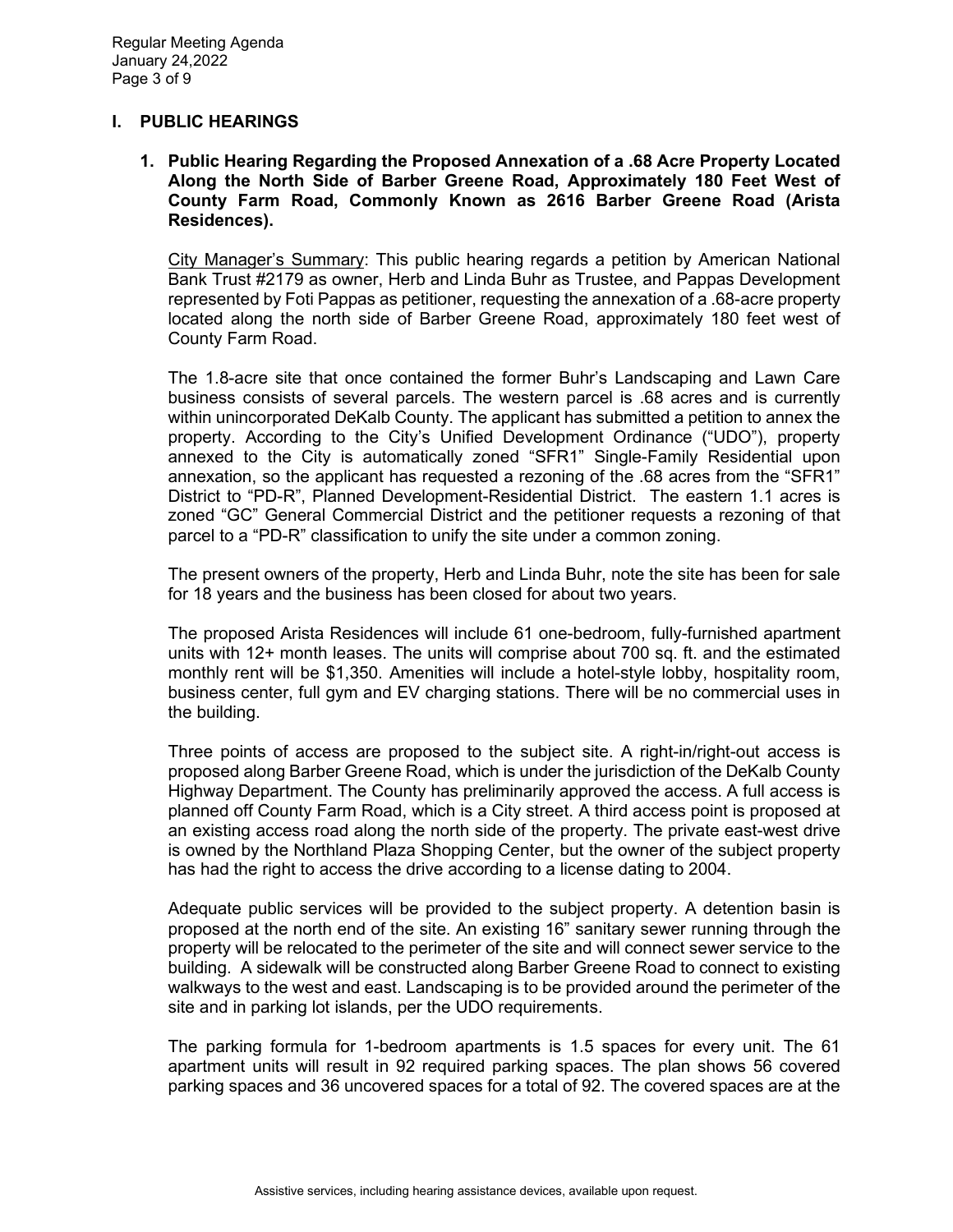perimeter of the site and will consist of roof-only carports (see images in Agenda background).

The proposed plans were distributed to the various City departments, the Kishwaukee Water Reclamation District (KWRD), DeKalb Park District and DeKalb School District. The site is already annexed to the KWRD and the petitioner has communicated with the District on the required fees and permits. Additionally, the City Engineer is satisfied with the preliminary engineering plans. More detailed stormwater calculations will be provided with the final engineering plans.

Final engineering plans, a final plat, and a photometric plan satisfying the UDO requirements will be reviewed by the Planning and Zoning Commission and City Council prior to any building permits is issued. *[\(click here for additional information\)](https://www.cityofdekalb.com/DocumentCenter/View/13494/8-PH---Arista-Residences)* 

## **J. CONSIDERATIONS**

**None.**

## **K. RESOLUTIONS**

### **1. Resolution 2022-012 Authorizing the Waiver of Competitive Bidding and Approving the Purchase of Water Meters and Radio Transmitters from Badger Meter Inc. and Core & Main in an Amount Not to Exceed \$80,000.**

City Manager's Summary: The Utilities Division has budgeted \$80,000 for the purchase of water meters as part of the FY2022 budget under line item 620-00-00-85100. The Utilities Division uses a drive-by meter radio system to gather meter reads from over 11,000 water meters currently in use.

Meters, meter radio transmitters, mobile drive-by reading equipment, and utility billing software applications are specific to each meter company. Of the \$80,000 budgeted for FY2022, approximately \$60,000 would be spent on purchases of Badger water meters and Orion radio devices, and the remaining \$20,000 would be spent on Sensus brand water meters purchased through a local distributor, Core & Main.

Badger water meters purchased directly through the Badger Manufacturer, as well as Sensus Meters obtained through their distributer Core & Main, allow for a direct connection of the Orion radio transmitter to the meter without any modification. Most meters within the city are Badger meters; however, the design of the Sensus meter at times is better suited than that of the Badger for many large meter applications of six inches in size or greater.

Because of the City's prior commitment to the Badger/Sensus "infrastructure" and the strong performance of that equipment, the Assistant Public Works Director for Utilities and Transportation has requested a waiver of competitive bidding and the award of the annual meter replacement contract to Badger Meter and Core & Main in an amount not to exceed \$80,000.

**City Council approval is recommended.** *[\(click here for additional information\)](https://www.cityofdekalb.com/DocumentCenter/View/13495/9-Res-2022-012)*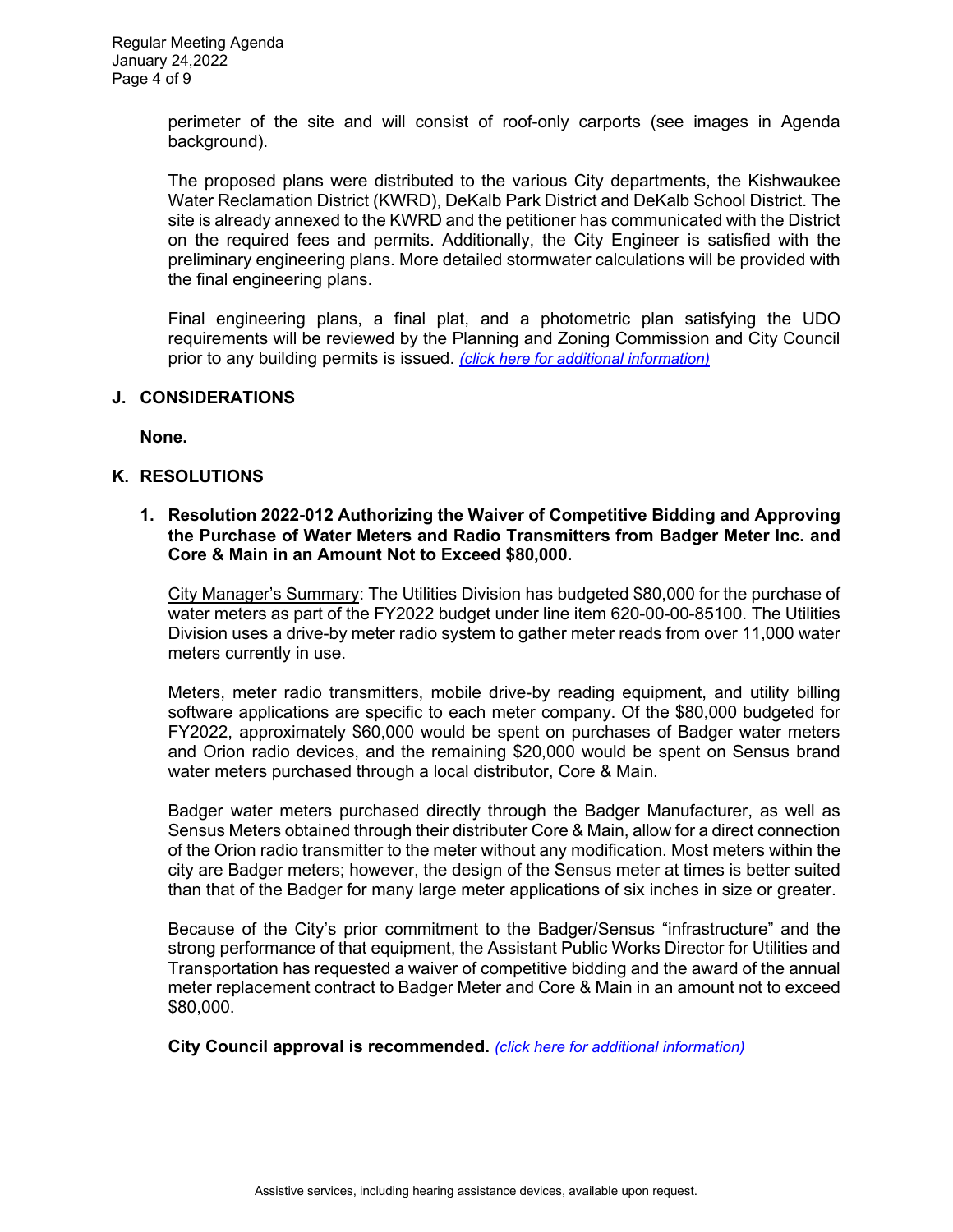## **2. Resolution 2022-013 Authorizing the Purchase and Equipping of One Police Interceptor Vehicle through Morrow Brothers Ford for the DeKalb Police Department in an Amount Not to Exceed \$46,585.**

City Manager's Summary: Recently, the engine in Police squad car #334, a 2017 Ford Explorer with over 138,000 miles, experienced a catastrophic coolant issue. The trained mechanics at Brad Manning Ford have concluded that the engine is damaged beyond repair because the failure involved the mixing of oil and coolant throughout the engine. The engine replacement would likely exceed \$7500 and additional work on the coolant system is needed.

Police squad car #334 is a front-line, fully-marked and fully-equipped patrol car and has been essential to Patrol operations. Ideally, the vehicle would have served for another year when its replacement was planned. Considering the age of the vehicle, its road miles, and its current condition, a replacement is needed now.

Deputy Police Chief Jason Leverton has found a commitment from Morrow Brothers Ford of Greenfield, IL to match the Illinois Central Management Services contract and the NWMC Suburban Purchasing Cooperative bid for one 2021 Ford Explorer Police Interceptor. Morrow Brothers Ford can supply a vehicle that meets the City of DeKalb Police specifications for use in its front-line fleet for patrol services. This method of contract pricing meets or exceeds the State of Illinois public bidding requirements and complies with the City's Purchasing Manual.

Due to the concurrent arrival of both 2021 and 2022 models, Morrow Brothers Ford has stated that if the supplied vehicle ends up being a 2022 model, they will honor the 2021 price.

**City Council approval of the Morrow Brothers bid in an amount not to exceed \$46,585 in base vehicle price plus upfitting is recommended.** *[\(click here for additional](https://www.cityofdekalb.com/DocumentCenter/View/13496/10-Res-2022-013)  [information\)](https://www.cityofdekalb.com/DocumentCenter/View/13496/10-Res-2022-013)*

# **L. ORDINANCES – SECOND READING**

**None.** 

# **M. ORDINANCES – FIRST READING**

## **1. Ordinance 2021-005 Amending Chapter 38 "Intoxicating Liquors", Section 38.09 "Restrictions Generally Applicable", as it Pertains to the Delivery of Liquor.**

City Manager's Summary: The attached ordinance updates the DeKalb Municipal Code in accordance with recent state legislative enactments.

The revisions to Section 38.09(c) are required by the new State law (235 ILCS 5/5-1(d)) that allows the home delivery of alcohol and preempts home rule. The proposed revisions copy the new State law, except for the part that imposes strict liability on the liquor licensee for a third-party contractor's Code violations. The Council will recall that the City of DeKalb extended provisional package liquor licenses for the home delivery of alcohol (beer and wine) on March 23, 2020 (Ord. 2020-017) to help offset the adverse impact of restaurant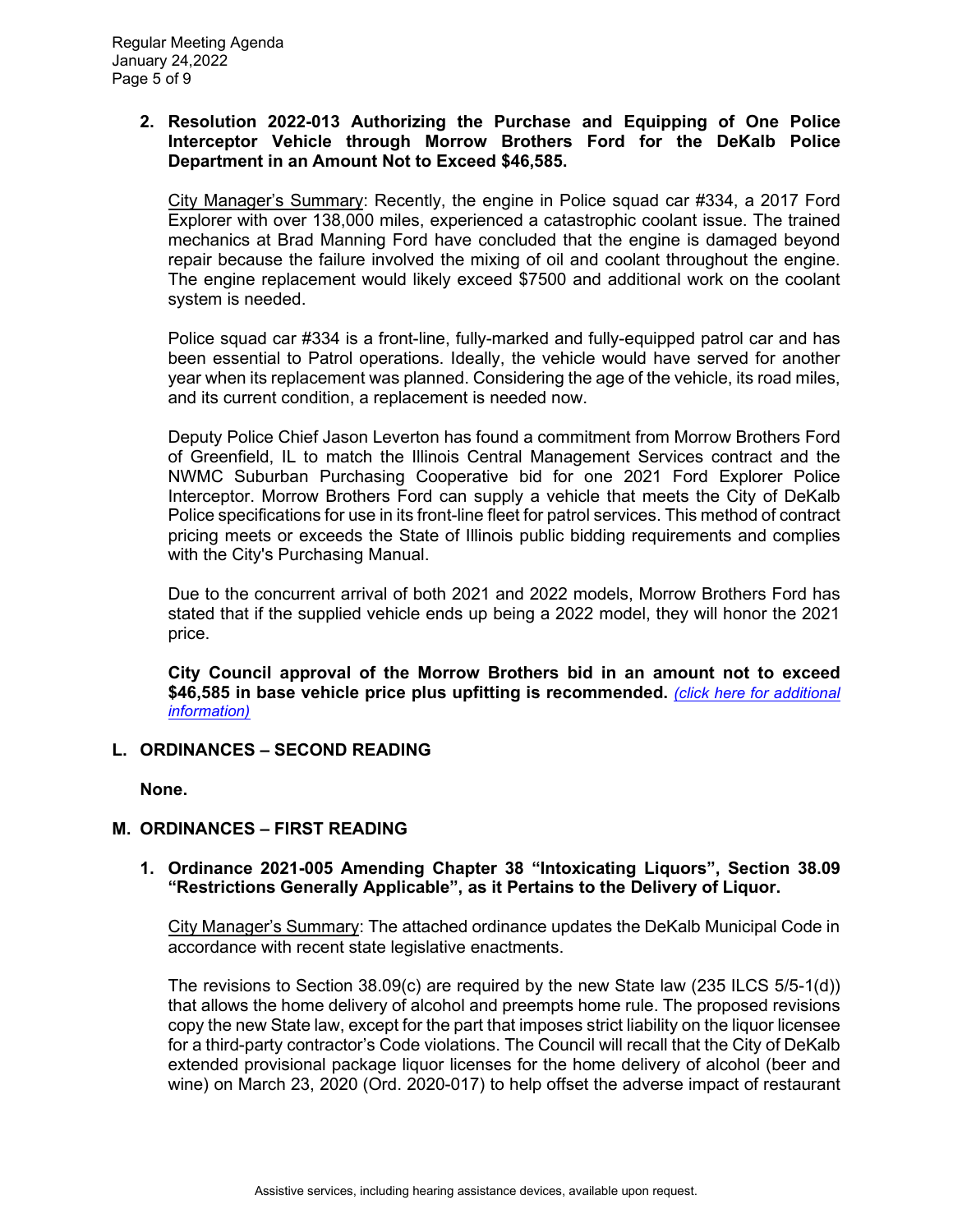and bar closures imposed by the Governor's executive order of March 15, 2020. The State legislature has now codified that guidance.

The revisions for the new Section 38.09(z) mirror the State law (235 ILCS 5/6-28.8) that permits the delivery and carry out of mixed drinks. That State law is scheduled to be repealed on January 3, 2024. The State law does not pre-empt home rule, which means the City could adopt more or less restrictive regulations than the State law. However, in April 2020, the City allowed the sale of "growlers" in containers with screw-on lids and tamper-proof seals, as well as margaritas with full meals to go, with no record of illegal sales.

**City Council approval is recommended.** *[\(click here for additional information\)](https://www.cityofdekalb.com/DocumentCenter/View/13497/11-Ord-2022-005)*

## **2. Ordinance 2022-006 Authorizing a Reimbursement in the Amount of \$269,741.17 to Northern Illinois University for the Overpayment of 2021 in Annual Contributions for Integrated Transit Services.**

City Manager's Summary: The approval of this Ordinance authorizes the City to issue a reimbursement to Northern Illinois University (NIU) for the overpayment of their 2021 annual contribution for integrated transit services in an amount of \$269,741.17.

In October 2018, the Council approved an intergovernmental agreement between the City of DeKalb and Northern Illinois University, requiring an NIU contribution of 40% of the total costs for the newly-combined fixed route and dedicated paratransit services in DeKalb. As a result of the ongoing COVID-19 pandemic, the actual fixed route and paratransit service costs for 2021 did not reach the budgeted costs for the service that were projected in the Transportation Fund (Fund 200). The possibility this might happen was anticipated in the fall of 2020 when the FY2021 Budget was prepared. Although the City and NIU pegged the NIU 2021 transit contribution to levels of service that would hopefully develop in a nonpandemic environment, both parties recognized an overpayment might occur. The table that follows spreads the actual experience for 2021 against the projected Budget numbers:

| <b>Month</b> | <b>Budget</b>  | <b>Actual</b>  | <b>NIU Payment</b> | <b>Difference</b> |
|--------------|----------------|----------------|--------------------|-------------------|
| January      | \$174,316.95   | \$151,348.87   | \$229,408.27       | \$78,059.40       |
| February     | \$186,373.62   | \$153,935.75   | \$229,408.27       | \$75,472.52       |
| March        | \$188,715.70   | \$129,364.03   | \$229,408.27       | \$100,044.24      |
| April        | \$194,590.43   | \$133,566.58   | \$229,408.27       | \$95,841.69       |
| May          | \$152,056.92   | \$114,923.15   | \$229,408.27       | \$114,485.12      |
| June         | \$136,283.14   | \$111,672.14   | \$229,408.27       | \$117,736.13      |
| July         | \$138,283.14   | \$129,929.56   | \$229,408.27       | \$99,478.71       |
| August       | \$157,767.04   | \$155,145.11   | \$229,408.27       | \$74,263.16       |
| September    | \$194,590.43   | \$192,516.97   | \$229,408.27       | \$36,891.30       |
| October      | \$196,438.15   | \$186,731.88   | \$0                | -\$186,731.88     |
| November     | \$186,349.76   | \$179,503.90   | \$0                | -\$179,503.90     |
| December     | \$158,333.08   | \$156,295.32   | \$0                | -\$156,295.32     |
| <b>TOTAL</b> | \$2,064,674.41 | \$1,794,933.26 | \$2,064,674.41     | \$269,741.17      |

**The City Manager recommends the requested reimbursement from Fund 200.** *[\(click](https://www.cityofdekalb.com/DocumentCenter/View/13498/12-Ord-2022-006)  [here for additional information\)](https://www.cityofdekalb.com/DocumentCenter/View/13498/12-Ord-2022-006)*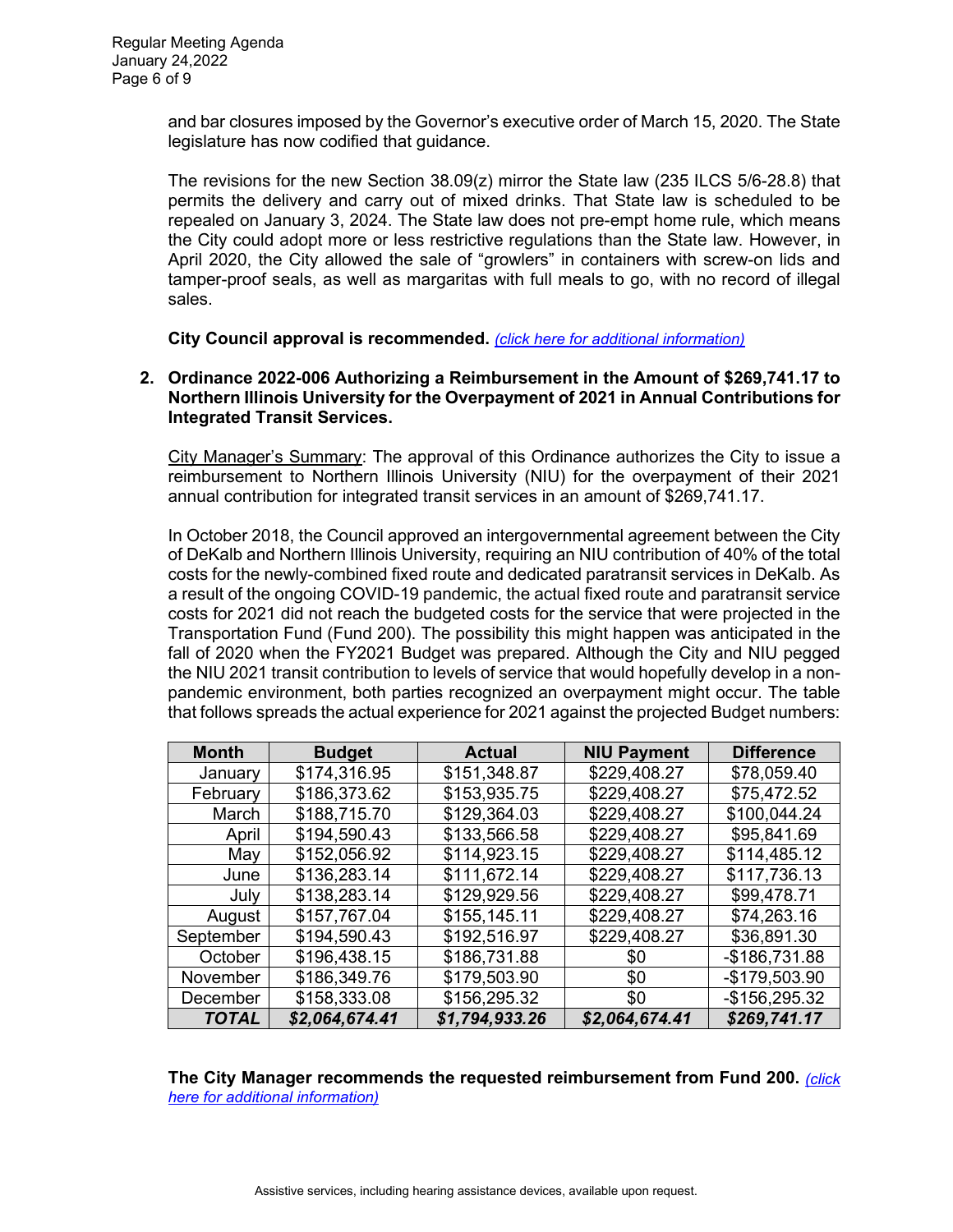### **3. Ordinance 2022-007 Authorizing the Annexation of Certain Property to the City of DeKalb Located Along the North Side of Barber Greene Road, Approximately 180 Feet West of County Farm Road Commonly Known as 2616 Barber Greene Road (Arista Residences).**

City Manager's Summary: As noted in the Public Hearing portion of this Agenda, Pappas Development is interested in redeveloping the former Buhr's Landscaping and Lawn Care site on Barber Greene Road. The overall site contains 1.8 acres; of that land area a parcel of about .68 acres is currently within unincorporated DeKalb County. The applicant has submitted a petition to annex the property.

According to the City's Unified Development ordinance (UDO), property annexed to the City is automatically zoned "SFR1" Single-Family Residential upon annexation, so the applicant has requested a rezoning of the .68 acres from the "SFR1" District to "PD-R", Planned Development-Residential District. The eastern 1.1 acres is zoned "GC" General Commercial District and the petitioner has also requested a rezoning of that parcel to "PD-R" District to unify the site under a common zoning.

The present owners of the property, Herb and Linda Buhr, note the site has been for sale for 18 years and the business has been closed for about two years.

The proposed Arista Residences by Pappas Development will include 61 one-bedroom, fully-furnished apartment units with 12+ month leases. The units will comprise about 700 sq. ft. and the estimated monthly rent will be \$1,350. Amenities will include a hotel-style lobby, hospitality room, business center, full gym and EV charging stations. There will be no commercial uses in the building.

Three points of access are proposed to the subject site. A right-in/right-out access is proposed along Barber Greene Road, which is under the jurisdiction of the DeKalb County Highway Department. The County has preliminarily approved the access. A full access is planned off County Farm Road, which is a City street. A third access point is proposed at an existing access road along the north side of the property. The access is this private east-west drive which is owned by the Northland Plaza Shopping Center was extended to the owner of the subject property by a license dating to 2004.

Adequate public services will be provided to the subject property. A detention basin is proposed at the north end of the site. An existing 16" sanitary sewer running through the property will be relocated to the perimeter of the site and will connect sewer service to the building. A sidewalk will be constructed along Barber Greene Road to connect to existing walkways to the west and east. Landscaping is to be provided around the perimeter of the site and in parking lot islands, per the UDO requirements.

The parking formula for 1-bedroom apartments is 1.5 spaces for every unit. The 61 apartment units will result in 92 required parking spaces. The plan shows 56 covered parking spaces and 36 uncovered spaces for a total of 92. The covered spaces are at the perimeter of the site and will consist of roof-only carports (see the images in the Agenda background).

The proposed plans were distributed to the various City departments, the Kishwaukee Water Reclamation District (KWRD), Park District and School District. The site is already annexed to the KWRD and the petitioner has communicated with the District on the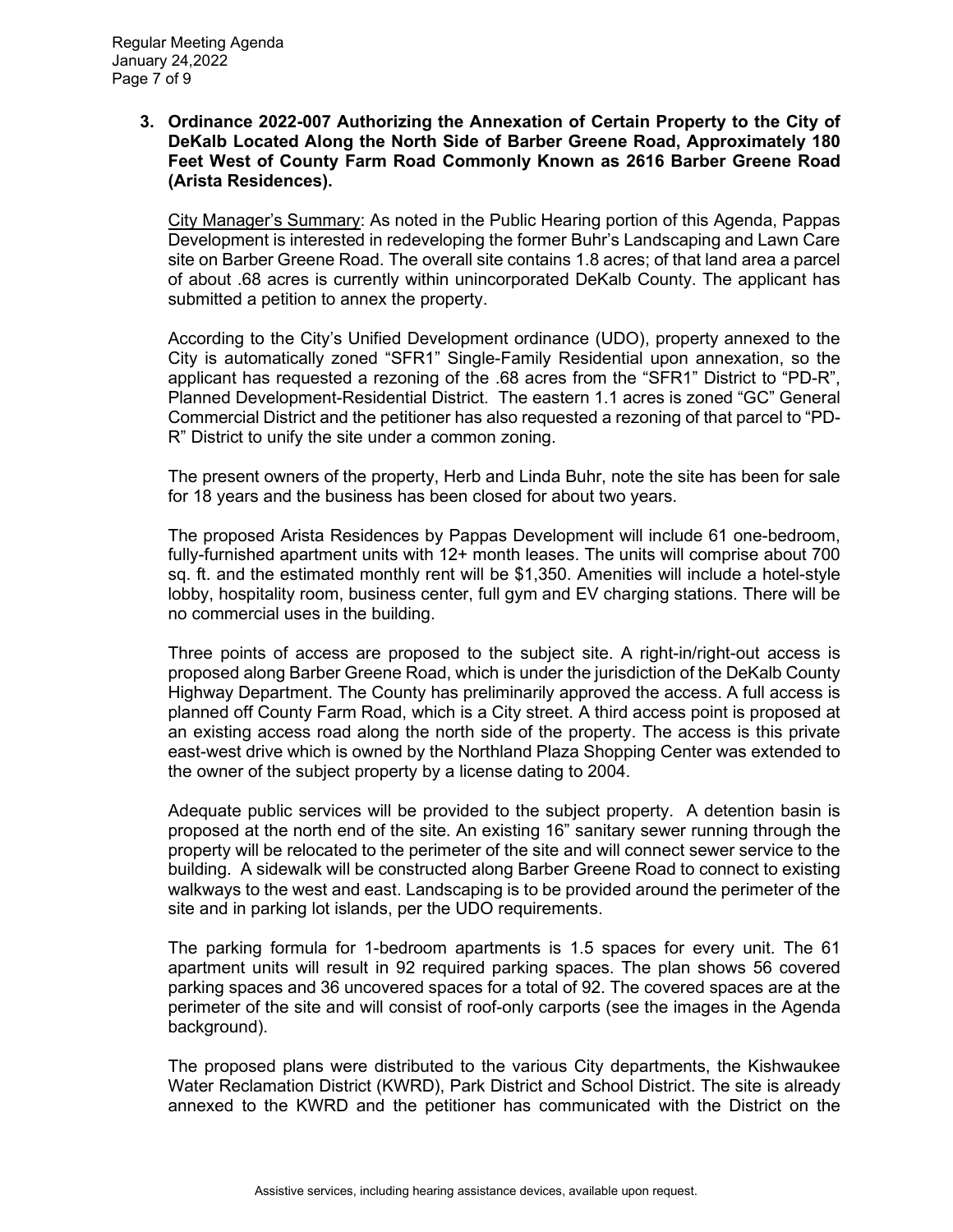required fees and permits. The City Engineer is satisfied with the preliminary engineering plans More detailed stormwater calculations will be provided with the final engineering plans.

Final engineering plans, a final plat, and photometric plan meeting the UDO requirements will be reviewed by the Planning and Zoning Commission and City Council prior to any building permits being issued.

#### **City Council approval is recommended.** *[\(click here for additional information\)](https://www.cityofdekalb.com/DocumentCenter/View/13499/13-Ord-2022-007)*

**4. Ordinance 2022-008 Authorizing a Zoning Map Amendment from the "SFR1" Single Family Residential District to the "PD-C" Planned Development – Residential District and a Zoning Map Amendment from the "GC" General Commercial District to the "PD-R" Planned Development – Residential District, and Approval of a Preliminary Plan (2616 Barber Greene Road and 1383 Barber Greene Road (Arista Residences).** 

City Manager's Summary: If the Council approves the annexation of the former Buhr Landscaping site, the property will need to be rezoned to legally support the fully-furnished apartment uses contemplated by Pappas Development. According to the City's Unified Development Ordinance (UDO), property annexed to the City is automatically zoned "SFR1" Single-Family Residential upon annexation, so the applicant has requested a rezoning of the .68 acres from the "SFR1" District to "PD-R", Planned Development-Residential District. The eastern 1.1 acres is zoned "GC" General Commercial District and the petitioner has also requested a rezoning of that parcel to "PD-R" District to unify the site under a common zoning.

Additionally, a waiver is requested for a Planned Development under two acres. The subject site is 1.78 acres. The City has granted this waiver several times before, including Cornerstone DeKalb, Plaza DeKalb and Safe Passage. The Planned Development zoning also gives the City more control over the development of the site.

Finally, a waiver for the minimum common open space requirement of at least 15% for "PD-R" sites is also requested. The subject site would need 11,615 sq. ft. of common open space to meet the standard. The UDO does allow stormwater facilities to make up 50% of the requirement. The stormwater detention area takes up 6,895 sq. ft. or about 61% of the required open space. The subject site is only 1.78 acres and the standard is more applicable to larger residential subdivisions and is not practical for smaller parcels. It should be noted the "site coverage" on the plans is 73.8%, leaving 26.2% of the site in green space (not covered with buildings or pavement). In addition, the preliminary plan complies with all setbacks (building and parking) and landscaping standards.

The Planning and Zoning Commission held a public hearing regarding the petition at their meeting on January 18, 2022. By a vote of 3-1 (O'Flaherty opposed), the Commission recommended City Council approval of the rezoning, upon annexation, for the .68-acre parcel from the "SFR1" District to the "PD-R" District. and approval of the rezoning from the "GC" District to the "PD-R" District for the 1.1 acre property located at the northwest corner of Barber Greene Road and County Farm Road, commonly known as 1383 Barber Greene Road. Commissioner O'Flaherty liked the development plan but thought the site might one day be sold for commercial purposes. In the public testimony, local commercial realtor Denise Weinman explained that the site had been listed for commercial purposes